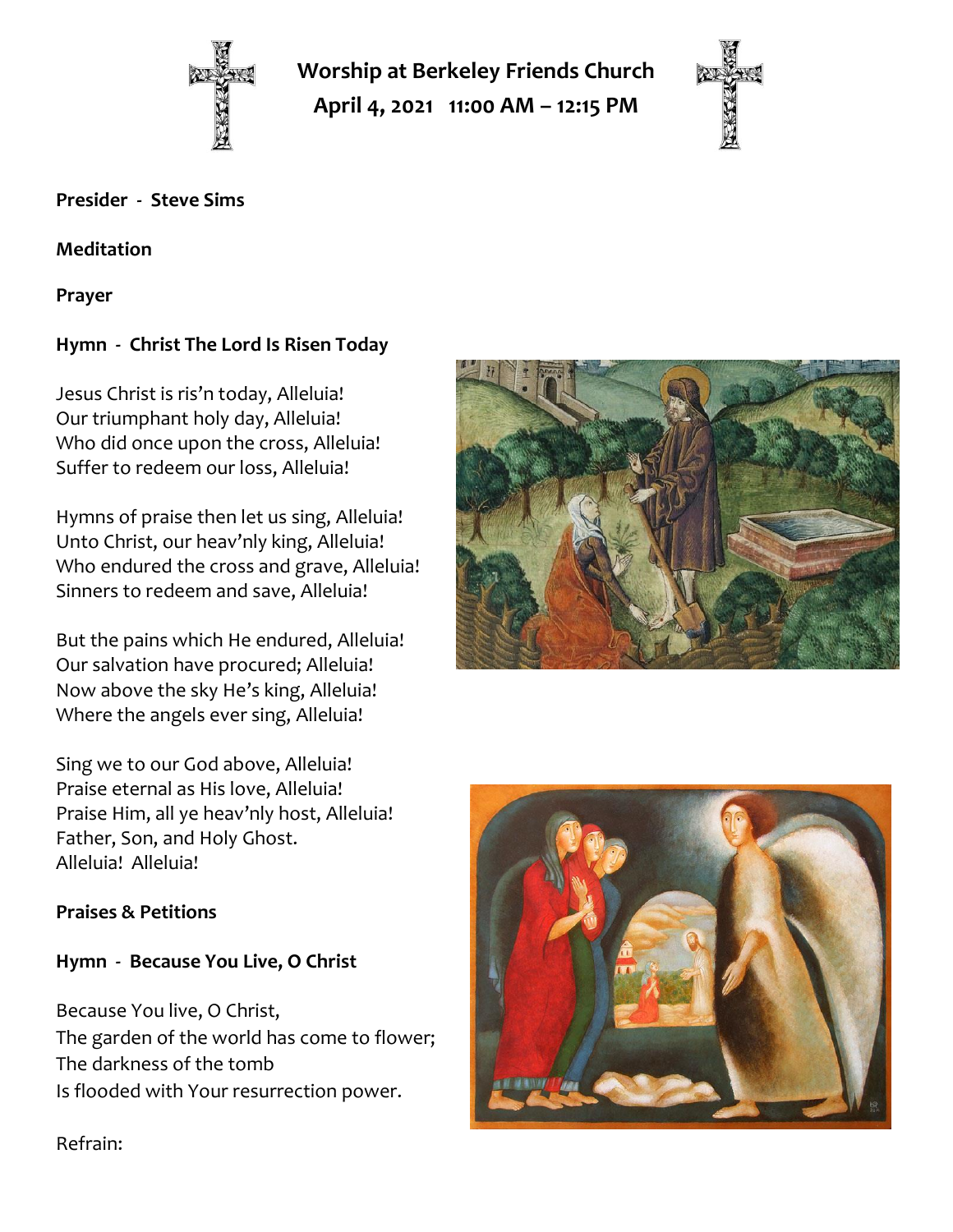The stone has rolled away And death cannot imprison! O sing this Easter Day, For Jesus Christ is risen, Is risen, is risen, is risen!

Because You live, O Christ, The spirit bird of hope is freed for flying; Our cages of despair No longer keep us closed and life-denying. [Refrain]

Because You live, O Christ, The rainbow of Your peace will span creation; The colors of Your love Will draw all humankind to adoration. [Refrain]



**Message - "God For Us" - Faith Kelley**

#### **Open Worship**

*Christ is ministering to us in the silence. Nothing needs to be said, unless there is a clear leading to speak. After a period of centering down, if you feel a leading to speak, please be obedient to it: Speak clearly, loudly, and succinctly. Allow time for a message to settle before another message is offered.*

#### **Hymn - Low In The Grave He Lay**

Low in the grave he lay, Jesus my Savior, waiting the coming day, Jesus my Lord!

Refrain:

Up from the grave he arose; with a mighty triumph o'er his foes; he arose a victor from the dark domain, and he lives forever, with his saints to reign. He arose! He arose! He arose! He arose! Hallelujah! Christ arose!

Vainly they watch his bed, Jesus my Savior, vainly they seal the dead, Jesus my Lord!



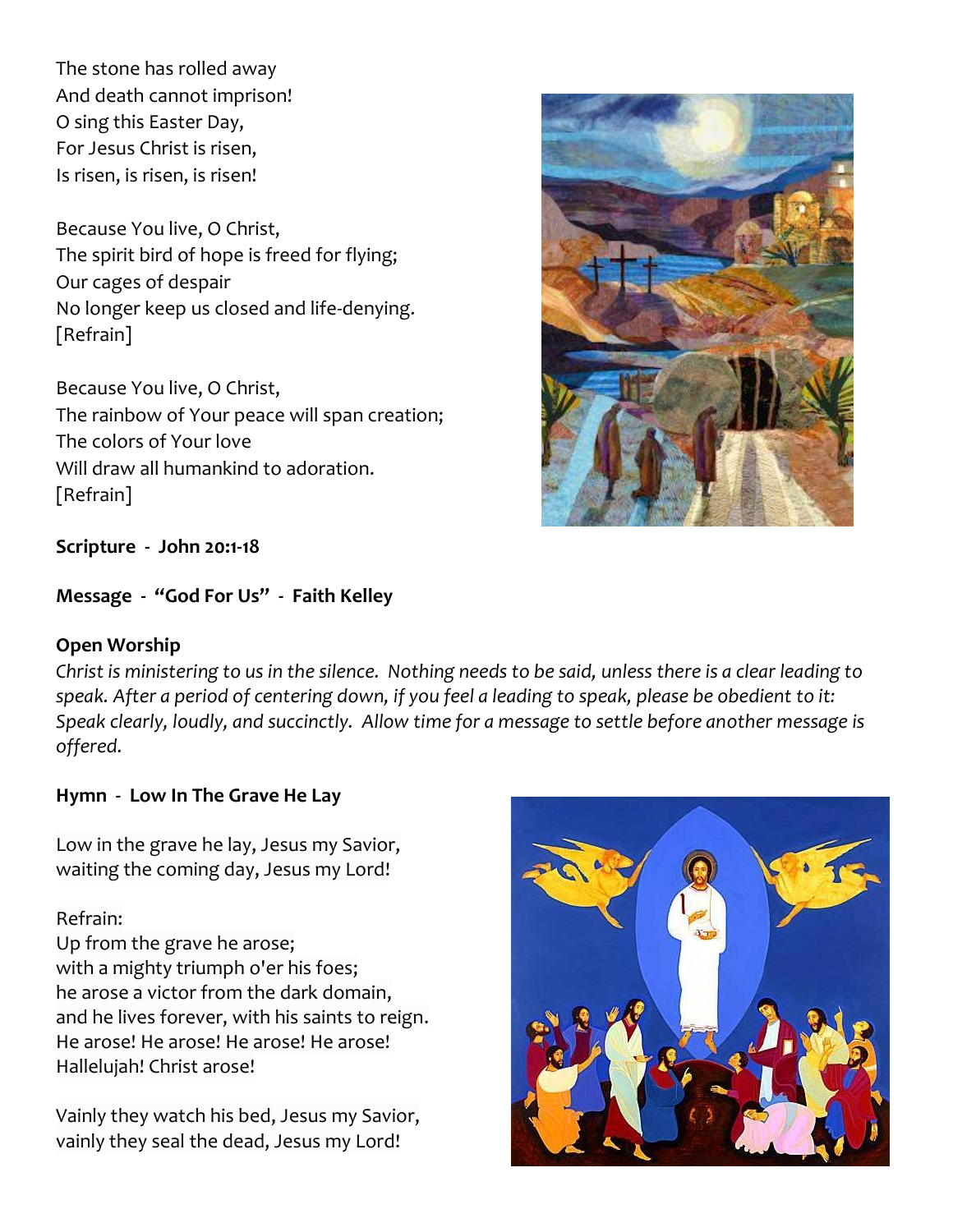(Refrain)

Death cannot keep its prey, Jesus my Savior; he tore the bars away, Jesus my Lord!

(Refrain)

#### **Welcome – Announcements- Offering**

*God is the Great Giver and has given much to us. The contributions you make are vital to the life of the meeting. Please consider offerings through mail (mark envelope - Attn: Asst. Treasurer) or the Donate Now button on the church's website.*

#### **Welcome**

We are a welcoming and inclusive congregation. We trust that your heart may be warmed by the Lord's Presence as we worship together. If you have prayer needs or spiritual concerns, please call or email the pastors, Micah Bales and Faith Kelley, or any member of Ministry and Council.

#### **Church Announcements**

**Bible Study** starts 7:30 PM on Tuesdays via Zoom. We are discussing David Johnson's book, "Jesus, Christ and Servant of God: Meditations on the Gospel According to John." You do not need to have read or have a copy of the book available as we read a discussion and then discuss.

#### **2021 Berkeley Crop Hunger Walk:**

**The 2021 Berkeley Crop Hunger Walk will be a seven day virtual walk. The kick-off will be on Sunday May 2nd and the walk will last until Saturday, May 8th.** All funds raised will go to Church World Service (or partner organization if you wish), Berkeley Food Pantry, Youth Spirit Artworks, and Dorothy Day House of Berkeley. **Please join the virtual walk or donate to a walker by visiting** [CROP Hunger Walk -](https://events.crophungerwalk.org/2021/team/berkeley-quakers) Berkeley [Quakers](https://events.crophungerwalk.org/2021/team/berkeley-quakers) . Please also follow us on Facebook: [CROP Hunger Walk -](https://www.facebook.com/CROP-Hunger-Walk-Berkeley-California-724937120919942) [Berkeley](https://www.instagram.com/berkeleycropwalk/?hl=en) CA and Instagram: Berkeley [CROP Walk](https://www.instagram.com/berkeleycropwalk/?hl=en)

**Follow the Life in Prayer and Spiritual Practice, April 3, 17, May 8th**: The heart of Quaker life is inward prayer and awareness of the Life within and between us. An online mini-course explores spiritual awareness through varied prayer styles and tools with the Way of the Spirit, a Quaker program for prayer and learning. Quaker guest speakers share experiences. Small group, highly participatory program: [https://goodnewsassoc.org/spirit/](https://scymf.us15.list-manage.com/track/click?u=b3919ba778f46050fb765c146&id=9d34589a5c&e=445a862d65)

**Citizens Climate Lobby is, once again, hosting the Wild and Scenic Film Festival.** This year's online program features films about frontline communities fighting for environmental justice and restoration and will be held on **Earth Day, April 22, at 7 PM.** One of the films being show is "In the Land of My Ancestors". In addition, attendees will receive a bonus session of on-demand access to "Wildlife at the Edge" featuring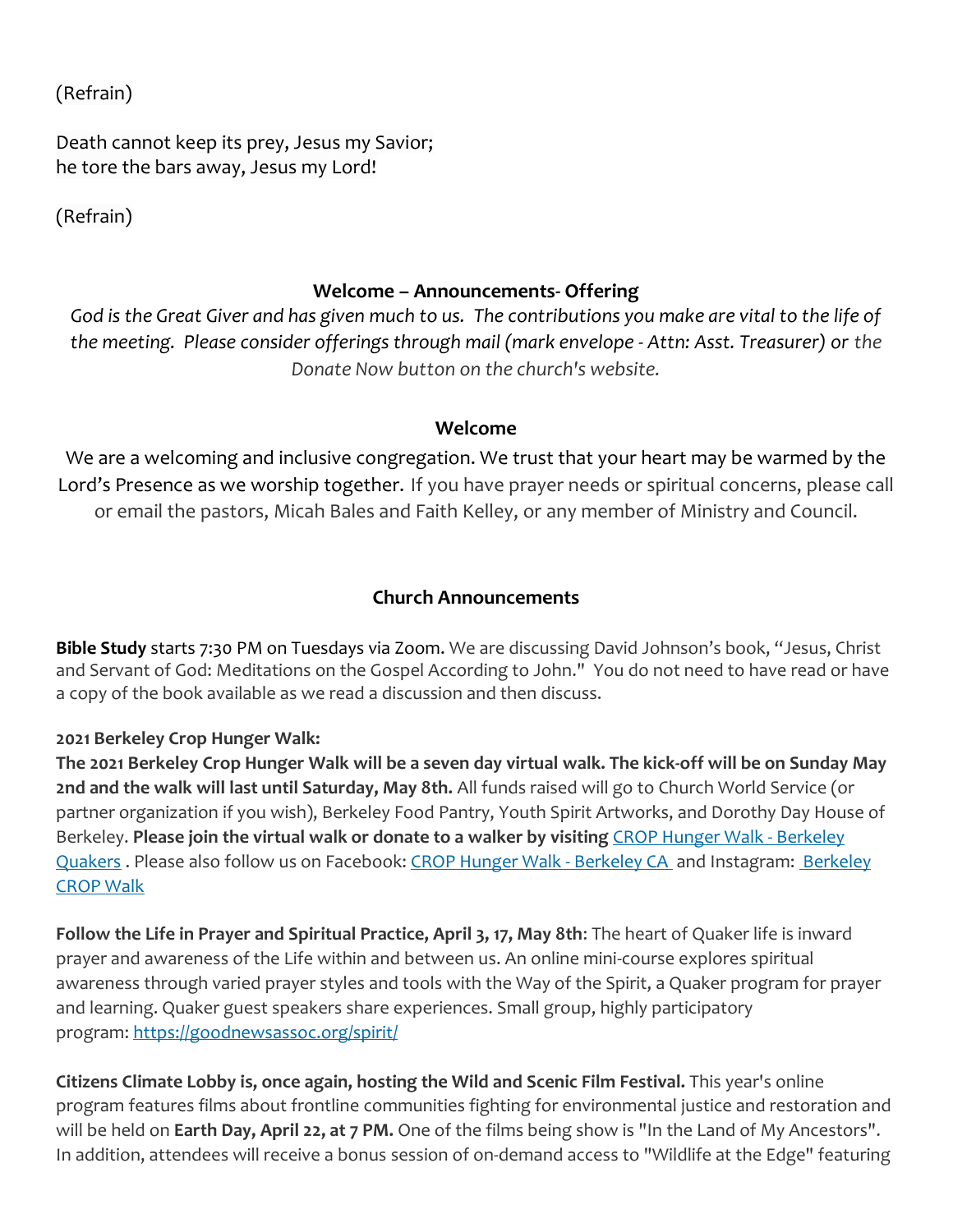the full-length, award-winning film, "Entangled", as well as several other films about endangered wildlife, from pangolins to snow leopards. You can see information on all twenty of the films for the festival go to [tinyurl.com/wsffca21.](http://tinyurl.com/wsffca21) \$5/discount code: CCLALA. **All of the films will be available for streaming from April 23- April 27.**

**Joe Bell's** memorial service will be held at the meeting house on **Sat., April 24.** More information to follow.

**Happy Hour Hangout on Friday April 30 at 8:00 PM**. Come, chat and catch up with folks from BFC. No agenda. Just a time to talk and socialize on Zoom.

**The Future of Worship: Hybrid, Online, & In Person- A conversation among Western Quaker Meetings on May 7th to 9th, 2021.** Quaker Center & Western Friend are inviting representatives from western Quaker meetings and other Friends for an online gathering to explore 'ways that are opening' for Quakers to worship together as and after pandemic restrictions are lifted. [Registration here.](https://www.futureofworship.org/)

**Virtual Singalong Concert**- You are invited to take part in a virtual singalong concert as a benefit for [Project](https://scymf.us15.list-manage.com/track/click?u=b3919ba778f46050fb765c146&id=b863fc3b05&e=445a862d65)  [Voice,](https://scymf.us15.list-manage.com/track/click?u=b3919ba778f46050fb765c146&id=b863fc3b05&e=445a862d65) an immigration justice program of the American Friends Service Committee. **Repairing the Breach: Songs for the Journey Saturday, May 15 - 7:00 pm** Pacific Time. Info & tickets at: [riseupandsing.org/events/repairing-breach-northwest](https://scymf.us15.list-manage.com/track/click?u=b3919ba778f46050fb765c146&id=aac01691a6&e=445a862d65)

Registration for **Friends United Meeting's annual Stoking the Fire Retreat: Hope and Light** is open. The retreat will be **May 21–23, 2021** and held on zoom. A [schedule and registration](https://www.friendsunitedmeeting.org/connect/stoking-the-fire) can be found on the FUM website.

Keep up with BFC throughout the week. Join the announcement listserv by emailing Faith at [pastor@berkeleyfriendschurch.org](mailto:pastor@berkeleyfriendschurch.org) and follow us on Facebook.

## **Praises and Petitions of Berkeley Friends Church March 28, 2021**

- We **thank you for your resurrection power in our lives.** That when we think that all is cold and dead, you bring renewal and new life.
- We pray for **loved ones** in our circles of care: All those diagnosed with, suffering from, or recovering from serious illnesses including **Liz's classmate Allie, Joe Williams, Dianna's friend Sebastian, Robbie Williams, Marilyn's friend Bruce, Faith's cousin Vicki, Veneita Porter** and **Stanley Chagala Ngesa.**
- We ask for God's presence with **Friends not able to be with us: Charles Blue** and **Janice Wells.**
- We pray for all **those who are sick with Covid**. May they get the care they need. May their symptoms be mild and pass quickly. Protect all those whose work makes them risk infectiondoctors, nurses and other medical personnel, bus drivers, grocery store workers and daycare workers. Help everyone who wants to get vaccinated quickly. May those of us waiting our turn be patient. Help us all to continue to do our part to slow the spread of the virus.